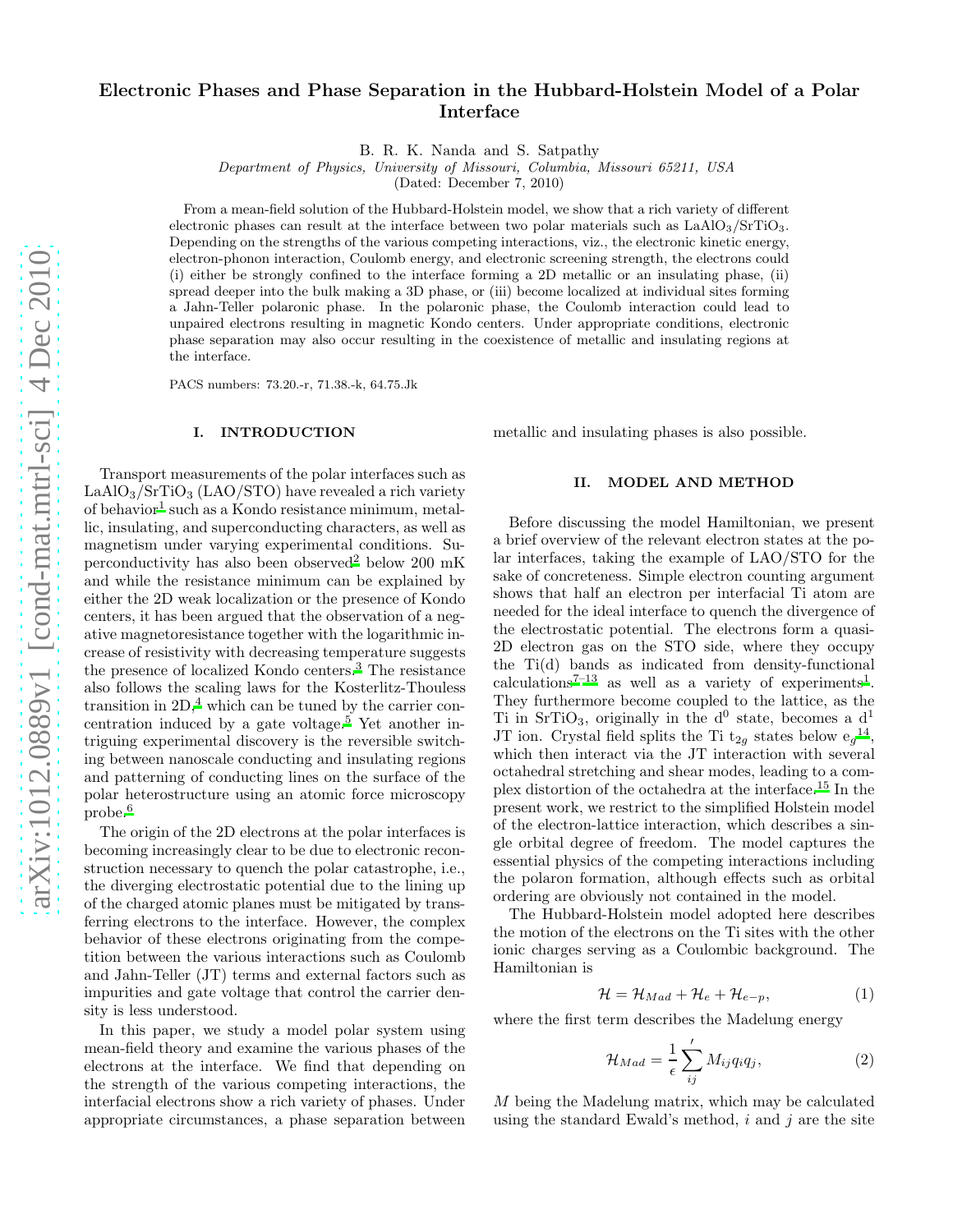

<span id="page-1-0"></span>FIG. 1: Model of a typical polar interface considered in the paper (Top). Here we are concerned with the *n*-type structure with  $TiO<sub>2</sub>$  and LaO forming the interfacial layers. Electrons migrate to the interface in response to the diverging Coulomb potential of the charged planes and interact via Coulomb and JT interactions, resulting in a rich variety of interfacial phases. Bottom part shows the calculated bare and screened Coulomb potentials and the accumulated electron density at the interface in response to the polar catastrophe (indicated by the bare potential, dashed line). Potentials shown are the computed Madelung potentials on the oxygen sites in the SrO or LaO layers.

indices,  $q_i$  is the total of the ionic charge  $q'_i$  and the electronic charge  $n_i$  on the *i*-th site  $(q_i = q'_i + n_i)$ ,  $\epsilon$  is the static dielectric constant, and the prime on the summation excludes same site terms. Note that while the site summations run over all atoms, the electronic charge  $n_i$ is non-zero on the Ti sites only. Without the electronic charges the Madelung energy would diverge as the potential grows unrestricted away from the interface (polar catastrophe). The various ions are passive, merely providing a Coulomb potential background for the Ti electrons to move.

The second term represents the electronic kinetic energy and the electron-electron interaction

$$
\mathcal{H}_e = \sum_{\langle ij \rangle \sigma} -t \ c_{i\sigma}^\dagger c_{j\sigma} + H.c. + U \sum_i n_{i\uparrow} n_{i\downarrow}, \qquad (3)
$$

where  $c_{i\sigma}$ ,  $c_{i\sigma}^{\dagger}$  are the field operators,  $\sigma$  is the spin index, and  $\langle ij \rangle$  indicates summation over distinct nearestneighbor pairs. An on-site Coulomb repulsion (U) is retained in the electron-electron interaction term. The final term in the Hamiltonian is the electron-lattice interaction within the Holstein model

$$
\mathcal{H}_{e-p} = \sum_{i} \left(\frac{1}{2} K Q_i^2 - g Q_i n_i\right),\tag{4}
$$

where  $Q$  is the lattice distortion at a lattice site, K and g are the stiffness constant and the electron-lattice coupling strength, respectively, and  $n_i$  is the electron occupancy of the  $i^{th}$  Ti atom. In a degenerate orbital model,  $g$  is the Jahn-Teller coupling strength, while in the Holstein model, it represents the coupling of the lattice to the energy of the single orbital present in the model. For a strong enough g, an electron becomes localized to the lattice site forming a Jahn-Teller (or Holstein) polaron. For a given K and g, the magnitude of Q can be minimized to obtain the minimum energy which yields the site distortion  $Q_i = gn_i/K$ , so that the elastic energy in the system becomes  $E_{elastic} = \frac{1}{2} \sum_{i} g^2 n_i^2 / K$ .

The Hamiltonian is self-consistently solved within the mean-field Hartree approximation :  $n_{i\uparrow}n_{i\downarrow} = n_{i\uparrow}\langle n_{i\downarrow}\rangle +$  $\langle n_{i\uparrow}\rangle n_{i\downarrow} - \langle n_{i\uparrow}\rangle \langle n_{i\downarrow}\rangle$ . In the calculations we used a supercell geometry of eleven layers of STO and six layers of LAO, with the unit cell doubled along the interface in order to study charge disproportionation and polaron formation at the interface. The supercell geometry contained two identical n-type interfaces of the type shown in Fig. [1.](#page-1-0) The ground state energy is given by

$$
E_{tot} = \frac{1}{N_{\kappa}} \sum_{\kappa,\sigma}^{occ} \varepsilon_{\kappa\sigma} + \frac{1}{2} \sum_{i} g^{2} n_{i}^{2} / K
$$
(5)  
+ 
$$
\frac{1}{\epsilon} \sum_{ij}^{\prime} M_{ij} q_{i}^{\prime} q_{j}^{\prime} - \frac{1}{\epsilon} \sum_{ij}^{\prime} M_{ij} n_{i} n_{j} - \sum_{i} U \langle n_{i\uparrow} \rangle \langle n_{i\downarrow} \rangle,
$$

where the last two terms are the double-counting terms and  $N_{\kappa}$  is the number of  $\kappa$  points used in the Brillouin zone summation.

Typical parameters for the Hamiltonian are: electron hopping  $-t \approx -0.15 \text{ eV}$ ,  $K \approx 5 - 10 \text{ eV} / \text{Å}^2$ ,  $g \approx 2$  $eV/\text{\AA}$ ,  $\lambda = g^2/2K \approx 0.2$  eV, and  $U \approx 2-5$  eV. We have used  $U = 2$  eV in our calculations; the essential effect of the Coulomb  $U$  in our model is to prevent double occupancy of the lattice sites due to the Holstein interaction parameter  $\lambda$ . This being the case, a larger U does not make any essential change to our result. The dielectric constant  $\epsilon$  can vary over a relatively wide range. For example, for bulk  $SrTiO<sub>3</sub>$ , it changes between 25000 and 300 as temperature changes from  $4K$  to  $300K^{16}$  $300K^{16}$  $300K^{16}$  and it decreases sharply with an electric field.<sup>[17](#page-6-11)[,18](#page-6-12)</sup> The internal electric field at the LAO/STO interface, for example, is somewhere between  $1 - 10$  mV/ $\AA$ <sup>[18](#page-6-12)[–22](#page-6-13)</sup>, which leads to  $\epsilon \sim 10 - 100$  following the non-linear expression for  $\epsilon$  as a function of the electric field<sup>[18](#page-6-12)</sup>. Our earlier den[s](#page-6-14)ity-functional calculations<sup>23</sup> showed an average dielectric constant at the LAO/STO interface to be  $\epsilon \sim 68$ , when lattice relaxation is taken into account, which is consistent with the above values.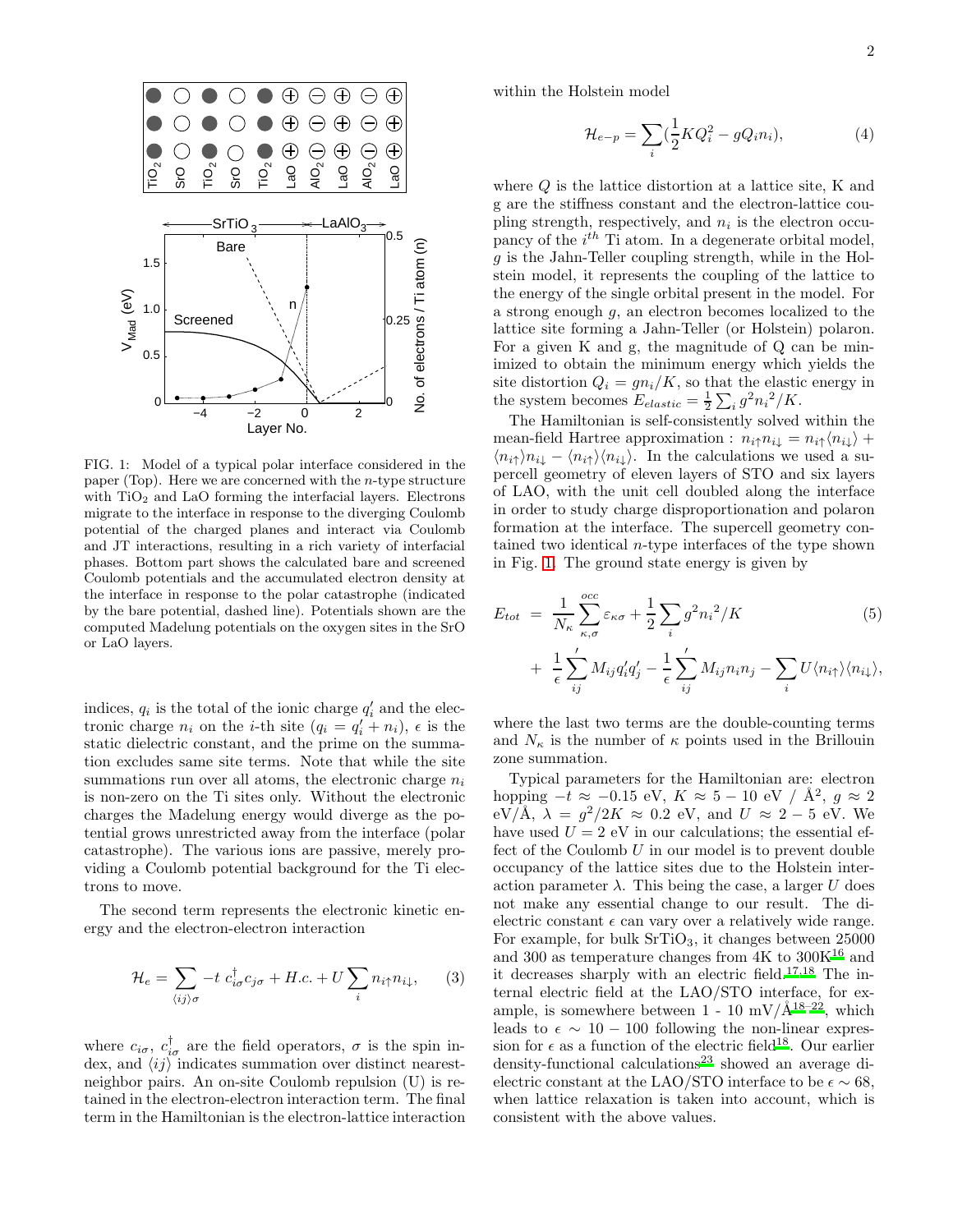

<span id="page-2-0"></span>FIG. 2: (Color online) Electronic phases at the polar interface (schematic). In the 2D phase, electrons are confined very close to the interface (one or two monolayers), while in the 3D phase, they spread out deeper into the STO bulk. Both cases can be metallic (M) or polaronic (P). In the polaronic phase, electrons are localized to individual sites due to a strong electron-lattice interaction, which results in an insulating phase leading to unpaired electrons on individual Ti sites (possible Kondo centers), if the on-site Coulomb U is strong enough.

#### III. RESULTS AND DISCUSSION

Fig. [1](#page-1-0) shows the typical electron distribution at the interface as well as the bare Coulomb potential coming from the ionic charges  $(La^{+3}, Al^{+3}, Sr^{+2}, Ti^{+4},$ and O<sup>−</sup><sup>2</sup> ), which diverges away from the interface (polar catastrophe) and the screened potential produced by the transfer of the electrons to the interface. Our supercell consisted of two identical n-type  $TiO<sub>2</sub>/LaO$  interface, so that exactly half an electron per interface Ti atom is available to satisfy the polar catastrophe. As seen from the figure, there is no divergence in the screened potential, while there is a potential shift due to the accumulated dipole moment at the interface.

Competing phases – Our model shows a variety of different phases depending on the strength of the competing interactions, which are illustrated in Fig. [2.](#page-2-0) If the dielectric constant  $\epsilon$  is large, the Coulomb potential of the ions (Madelung potential) that confines the electrons to the interface becomes weaker, thereby spreading out the electrons deeper into the  $SrTiO<sub>3</sub>$  side, resulting in a more 3D like electron gas. The opposite happens if  $\epsilon$  is small, so that the electrons are confined to just one or two monolayers at the interface, leading to a 2D electron gas. In either case, a polaronic phase (2DP or 3DP) can form, if the electron-lattice coupling  $\lambda$  is strong enough, so that electrons are confined to individual sites, giving up the kinetic energy they would have gained by delocalization. An on-site Coulomb interaction on the Ti site prevents the occupation of two such electrons at the same site, so that unpaired electrons can form magnetic centers.



<span id="page-2-1"></span>FIG. 3: (Color online) Phase diagram for the Hubbard-Holstein model with half an electron per interface unit cell. The star indicates the approximate parameters for the LAO/STO interface, which is near several phase boundaries, leading to the possibility of phase separation as discussed in the text.

The Hubbard-Holstein model captures the essence of the competition between electrostatic and electronlattice coupling and a phase diagram as a function of  $\epsilon$  and  $\lambda$  obtained from this model is shown in Fig. [3.](#page-2-1) For the typical parameters for the LAO/STO interface,  $\lambda \approx 0.2$  eV and  $\epsilon \approx 70$ , the model shows a combined  $3DM + 2DM$  behavior shown by a star mark in the figure. In this phase, some electrons are confined to the interfacial layers while some are spread deeper into the bulk as indicated from the projected densities of states (DOS) in Fig. [4.](#page-3-0) This phase is consistent with the density-functional calculations for the interface as well as with the experimental studies with very low oxygen pressure which shows a mixture of 2D and 3D metallic behavior $18,24$  $18,24$ .

The typical one-electron DOS for the various phases is shown in Fig. [4.](#page-3-0) For large  $\epsilon$  (top left of Fig. [4\)](#page-3-0), the confining potential at the interface due to the Madelung term is weak, so that the electrons reside both in the interfacial and the bulk layers to form a 3D metallic phase. With decreasing  $\epsilon$ , the confining potential becomes stronger, leading to an increasing confinement of the electrons to the interface layer forming either a  $2DM + 3DM$  phase or a completely 2DM phase. If the electron-lattice coupling parameter  $\lambda$  is strong enough, the 2D electrons become localized to individual Ti sites forming a 2D polaron phase (bottom right of Fig. [4\)](#page-3-0).

Charge disproportionation and polaron formation – In order to examine the instability towards polaron formation with the increase of the electron-lattice coupling  $\lambda$ , we have performed a constrained optimization with respect to the charge disproportionation using the standard Lagrange multiplier technique. The constrained energy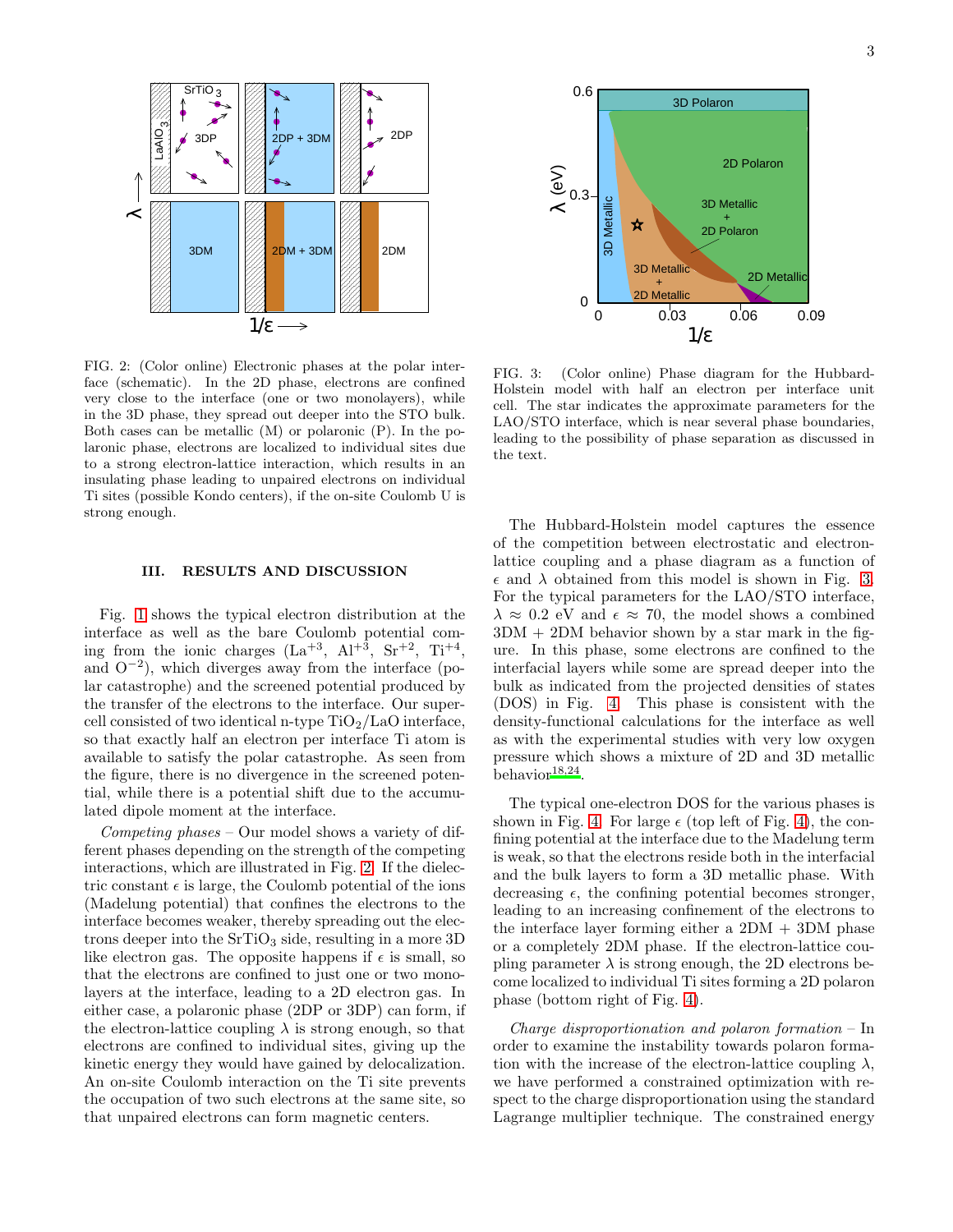

<span id="page-3-0"></span>FIG. 4: (Color online) Densities-of-states for the interfacial layer and the remaining layers (bulk) illustrating the characteristics of the various phases. Electron states are occupied up to the Fermi energy  $E_F$ . The letters A and B indicate the two inequivalent Ti sites in the interfacial  $TiO<sub>2</sub>$  plane and arrows indicate the two spin states. In the case of the 2DP phase for example (bottom right), all electrons are confined to the interface layer and occupy the A sites only, one unpaired electron per site, while in the 3DM phase (top left), the electrons spread out into both the interface sites and sites deeper in the bulk.

is written as

$$
E(\delta) = E({ni}) + \eta(nA - nB - \delta),
$$
 (6)

where the charge disproportionation on the two inequivalent interface sites,  $n_A - n_B$ , is constrained to the value  $\delta$  and  $\eta$  is a Lagrange multiplier. The Lagrange multiplier may be written as the partial derivative of the constrained energy  $\partial E/\partial \delta = -\eta$ , so that the constrained energy may be obtained by integrating the Lagrange multiplier

<span id="page-3-3"></span>
$$
E(\delta) = -\int_0^{\delta} \eta(\delta) \ d\delta. \tag{7}
$$

The results of the constrained- $\delta$  calculations are shown in Figs. [5](#page-3-1) and [6.](#page-3-2) For small  $\lambda$ , the minimum energy occurs at  $\delta = 0$ , which indicates that all interfacial Ti sites are uniformly occupied. However as  $\lambda$  increases, there is an instability as the kinetic energy lost by localizing the electron at an individual site is overcome by the energy gained by the formation of the Holstein polaron. A large enough Coulomb repulsion  $U$  prevents the accumulation of two electrons at the same site.

*Electronic phase separation* – The above analysis shows charge disproportionation between the two interfacial sites, leading to the A sites which are electron rich and B sites which are electron poor. Such electronrich sites may congregate together resulting in electronrich regions and electron-poor regions. In fact, such



<span id="page-3-1"></span>FIG. 5: Force of constraint  $\eta$  as a function of the constrained disproportionation parameter  $\delta$  (top) and the energy for several values of the electron-lattice coupling strength  $\lambda$  (bottom) as obtained from the expression Eq. [\(7\)](#page-3-3). Charge disproportionation occurs beyond a critical value of  $\lambda$ .



<span id="page-3-2"></span>FIG. 6: Electronic charge in the A and B interfacial sites and the rest of the sites (bulk) corresponding to the minima of Fig. [5](#page-3-1) for various values of  $\lambda$ . Beyond a critical value of  $\lambda$ , a 2DP phase is obtained, where the A sites accommodate an electron, leaving the B sites more or less empty.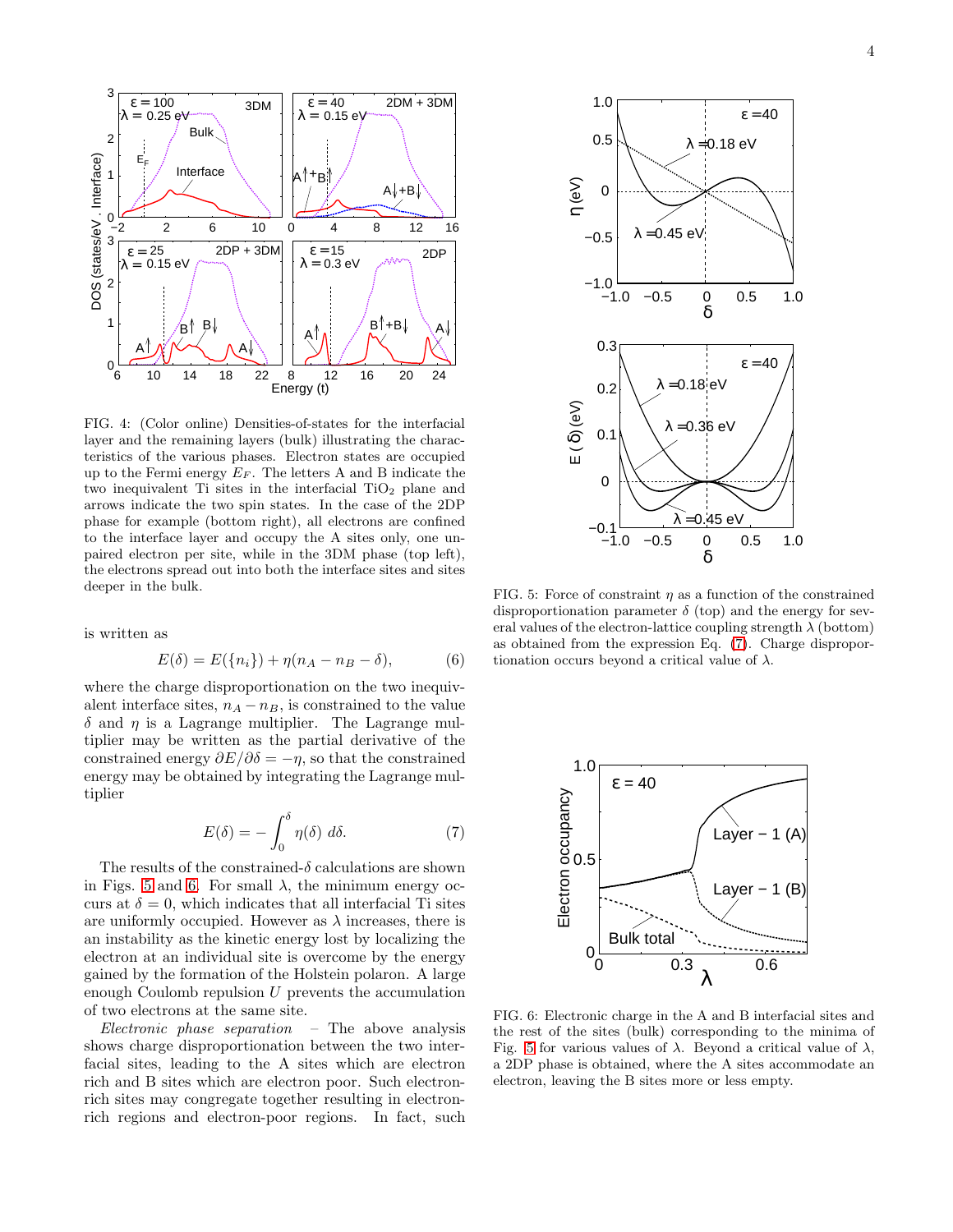mixed phases are ubiquitous and have been observed in many complex oxides including manganites $^{25,26}$  $^{25,26}$  $^{25,26}$  $^{25,26}$  and  $\text{cobaltates}^{27}$  $\text{cobaltates}^{27}$  $\text{cobaltates}^{27}$  and the presence of such inhomogeneous phases at the polar interfaces has been suggested to explain transport measurements.

Such inhomogeneous phases can in principle be studied by considering very large unit cells, but since the size of the individual phase regions could be several nanometers, the size of such supercells makes such study, either from density-functional or from the model Hamiltonian studies, computationally prohibitive. To address this issue, we study the energy of the individual homogeneous phases with different electron densities. This however makes the individual phases charge non-neutral, making their Coulomb energy diverge. But, the phase separated system is globally neutral so that the divergences of the individual phases cancel out and one need not consider these divergences explicitly. The Coulomb interaction within and between the phases means that the phases would be intermixed in the nanometer scale leading to the so-called Coulomb frustrated nanoscale phase separation. What we study here is the tendency of the material to phase separate and not the pattern of the mixed phase, which is more complicated requiring a detail balance between the Coulomb energy, surface energy of the phase boundaries, in addition to the energetics of the individual phases.

To study the electronic phase separation, we varied the electron density n of the homogeneous phase and calculated the total energy  $E(n)$ , leaving aside the divergent Coulomb energy of the charged phase, which would cancel for the global system as argued above. As a result, the expression for the Madelung energy Eq. [2](#page-0-0) becomes

$$
\mathcal{H}_{Mad} = \frac{1}{\epsilon} \sum_{ij}^{\prime} M_{ij} (q_i q_j - \delta n_i \delta n_j), \tag{8}
$$

where  $M$  is the standard Madelung matrix,  $q_i$  is the total site charge including ionic and electronic of the nonneutral system, and  $\delta n_i = (n_i - n_i^0)$  is the excess charge at the i-th site,  $n_i$  and  $n_i^0$  being the electronic charge for the charged phase and the neutral phase, respectively. The above expression includes all Madelung energy except for the Coulomb energy of the excess charge, which would diverge with increasing size of the domain.

In Fig. [7](#page-4-0) we have plotted the total energy  $E(n)$  with respect to the electron concentration  $n$ . Note that the average concentration for the global system is  $n = 0.5$ per interface Ti atom. For the stability of a homogeneous phase,  $E(n)$  must be convex and the figure indicates that if the electron-lattice coupling exceeds a critical value  $\lambda > \lambda_c \approx 0.34$ , then the system phase separates into an electron-rich phase of density  $n_1$  and an electron-poor phase of density  $n_2$ . A similar conclusion was obtained by Kumar  $et al.<sup>28</sup>$  $et al.<sup>28</sup>$  $et al.<sup>28</sup>$  from the study of a finite lattice model in two dimensions. The chemical potential  $\mu = \partial E / \partial n$ plotted in Fig. [8](#page-4-1) shows the phase separated region obtained from the Maxwell construction.



<span id="page-4-0"></span>FIG. 7: Energy as a function of electron concentration  $n$  of the homogeneous phase indicating the existence of phase separation if the electron-lattice coupling  $\lambda$  exceeds a critical value.



<span id="page-4-1"></span>FIG. 8: Chemical potential as a function of electron density at  $T = 0$  and for parameters corresponding to Fig. [7.](#page-4-0) Phase separation occurs beyond the critical electron-lattice coupling of  $\lambda_c$ .

To understand the nature of the two phases, we have plotted in Fig. [9](#page-5-0) the layer distribution of the electronic charge for the electron-rich and the electron-deficient phases. In the electron-rich phase  $n = n_2 \approx 1$  and the electrons occupy the interface Ti sites with occupancy nearly equal to one, while in the electron-poor phase  $n = n_1$ , which is nearly zero. These two phases will intermix with the average density of  $n = 0.5$ , which is sufficient to quench the polar catastrophe. Phase 1 may be characterized as a low density 3D metallic region, while phase 2 is a high-density 2D insulating region. Thus the interface region may be partly insulating and partly conducting leading to a lower number of electrons participating in transport as has been seen for example in the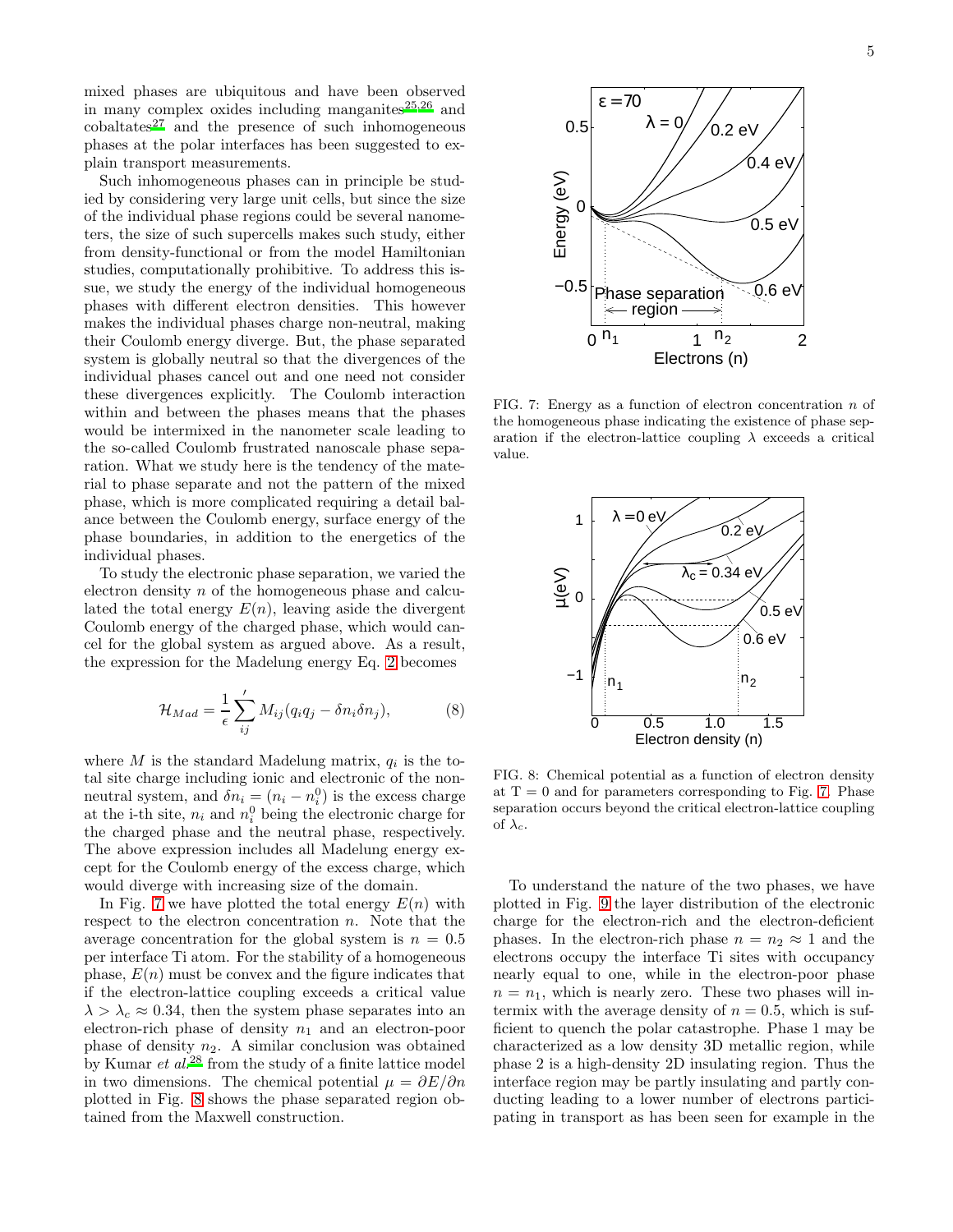

FIG. 9: Electron distribution in various layers indicating the electron-rich polaronic phase (phase 2) and the electrondeficient metallic phase (phase 1) for the case of  $\lambda = 0.6$  eV in Fig. [7.](#page-4-0)

<span id="page-5-0"></span>

<span id="page-5-1"></span>FIG. 10: Chemical potential as a function of temperature and electron density for the case corresponding to  $\lambda = 0.5$  eV in Fig. [8.](#page-4-1) Temperature T is in units of  $k_B^{-1}$ .

#### LAO/STO interface.

Estimation of  $T_c$  for phase separation – The tendency towards phase separation diminishes with increasing temperature and disappears beyond a critical value  $T_c$ . At a finite temperature, one needs to calculate the free energy and the chemical potential  $\mu(T, n)$  as a function of temperature and density. For  $T = 0$ , the free energy is  $f = \varepsilon$ and  $\mu = \partial(n\varepsilon)/\partial n$ . For finite T, we compute f and  $\mu$ using a model of non-interacting fermions and assuming that only the electronic energy changes with temperature. An estimate of  $T_c$  may be obtained by using the low temperature expansion of the free energy

$$
F(T) = F(0) - \alpha T^2/2,\tag{9}
$$

where  $\alpha$  is the coefficient of the Sommerfeld specific heat. Furthermore, we approximate the one-particle density of states by a semi-circular form

$$
D(E) = 2\pi^{-1}B^{-2}\sqrt{B^2 - E^2},\tag{10}
$$

 $B \approx 1$  eV being half of the band width. The chemical potential is then given by

$$
\mu(T, n) = \mu(0) + \frac{\pi k_B^2 T^2}{6} \frac{E_F}{B^2 - E_F^2},\tag{11}
$$

where the Fermi energy  $E_F$  is a function of the electron density  $n$ . The results are plotted in Fig. [10,](#page-5-1) which shows the transition from a mixed phase to a single phase beyond the critical temperature  $T_c$ , whose exact magnitude depends on the relative strengths of the various interactions.

Domain size – So far we have studied the instability of the interface to phase separation into two charged phases. However, as discussed by many authors,  $29-31$  $29-31$  such phase separation is frustrated due to the long-range Coulomb interaction, leading to a strong nanoscale intermixing between the single-phase domains in order to minimize the Coulomb energy. The size of the domains in the present case may be estimated by minimizing the energy of the electron-rich phase. Taking the electron-rich phase to have a two-dimensional disk structure, the energy of N electrons occupying a single site each in a circle of radius R may be evaluated  $(\pi R^2 = Na^2$ , where a is the lattice constant).

The energy gain due to the Holstein (or JT) polaron formation for each electron is  $-\lambda$ , while the confinement energy of the electron decreases with the domain size going as  $\gamma \hbar^2 \pi^2 (2mR^2)^{-1}$ , where  $\gamma = \nu^2/\pi^2 \approx 0.58$ ,  $\nu$  being the zero of the Bessel function  $J_0(\nu) = 0$ , and the Coulomb energy increases as  $2\sigma^2(3\epsilon)^{-1}\mathbb{R}^3$ ,  $\sigma$  being the surface charge density of the disk. Putting these together, the energy per particle  $E$  may be expressed as

$$
E = -\lambda + \gamma \frac{\hbar^2 \pi^3}{2ma^2} N^{-1} + \frac{2e^2}{3\pi^{3/2} \epsilon a} N^{1/2}, \qquad (12)
$$

the minimization of which yields the optimal domain size  $N = (3\gamma/(8\pi))^{2/3} \pi^3 (\epsilon_r(m^*a_l)^{-1})^{2/3}$ . Taking the relative dielectric constant at the STO interface  $\epsilon_r \approx 70$ , band effective mass  $m^* \approx 10$ , and lattice constant in units of the Bohr radius  $a_l \approx 8$ , the domain size is estimated to be  $N \approx 5$  or  $2R \approx 10$  Å. This provides a rough estimate of the domain size, which would intermix to minimize the long-range Coulomb energy between the electron-rich and the electron-poor domains.

### IV. SUMMARY

To summarize, we studied the Holstein-Hubbard model for a polar interface such as LAO/STO in the mean-field approximation, which showed the existence of a rich variety of electronic phases. The phases could be metallic or insulating and two or three dimensional depending on the strengths of the competing interactions. Our study also suggests the formation of phase separation below a critical temperature, which makes the transport behavior